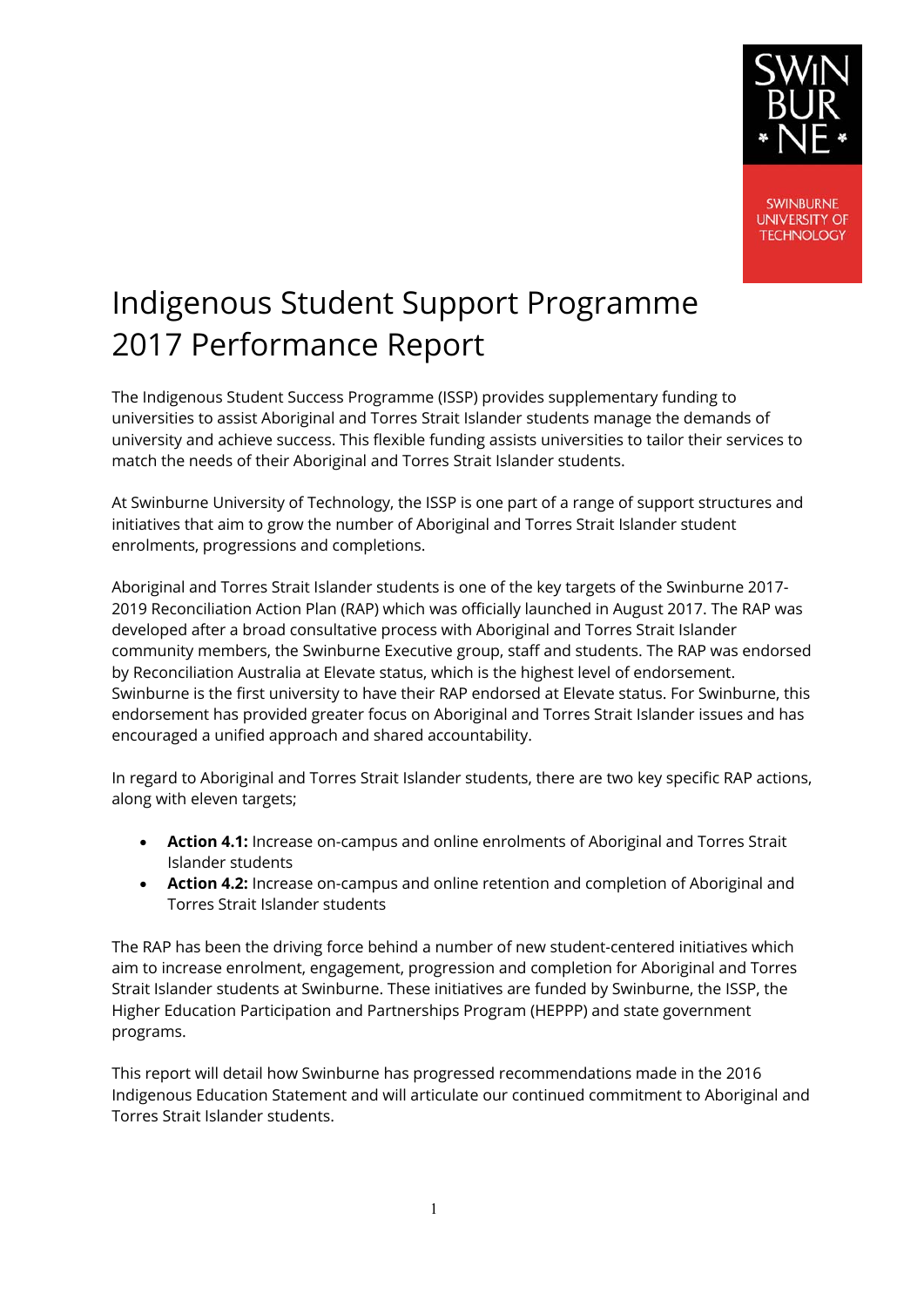# **INDIGENOUS STUDENT SUCCESS PROGRAMME – 2017 Performance Report**

| Organisation          | Swinburne University of Technology |        |                        |  |  |
|-----------------------|------------------------------------|--------|------------------------|--|--|
| <b>Contact Person</b> | <b>Professor Andrew Gunstone</b>   |        |                        |  |  |
| <b>Phone</b>          | 9214 5101                          | E-mail | lagunstone@swin.edu.au |  |  |

## **1. Enrolments (Access)**

| <b>HIGHER EDUCATION</b>                    | 2015  | 2016   | 2017   |
|--------------------------------------------|-------|--------|--------|
| On Campus                                  | 31    | 34     | 43     |
| <b>Distance Learning</b>                   |       |        |        |
| Hawthorn Online                            |       |        |        |
| Open Universities Australia (OUA)          | 21    | 17     | 22     |
| Swinburne Online                           | 128   | 208    | 248    |
| Total (Headcount)                          | 183   | 266    | 318    |
| <b>Total Indigenous EFTSL</b>              | 90.14 | 112.28 | 148.52 |
| Total Indigenous EFTSL Remote and Regional | 29.63 | 46.18  | 56.50  |

In 2017, there were 302 Aboriginal and Torres Strait Islander students studying an undergraduate or postgraduate degree at Swinburne. The greatest majority of these students (84%) were studying remotely through distance learning, Hawthorn Online, Open Universities Australia and Swinburne Online. This illustrates the importance of Swinburne's online course delivery in facilitating access to higher education for Aboriginal and Torres Strait Islander students.

There was a decrease in new Aboriginal and Torres Strait Islander student enrolments from 2016 (153) to 2017 (126). The number of online students decreased, whilst the number of on-campus students increased.

Swinburne facilitates access for Aboriginal and Torres Strait Islander students through modified entry requirements using VTAC's umbrella program, the Special Entry Access Scheme and direct entry special consideration processes.

As a dual-sector university, Swinburne has developed pathways from vocational to higher education which is important in improving access to further educational opportunities for Aboriginal and Torres Strait Islander people.

In 2017, through our 2017-19 Reconciliation Action Plan (RAP), the following initiatives and programs were implemented to increase enrolments:

- Indigenous Try Online scholarships (details listed below)
- SEED Outreach Project Swinburne, Education, Excellence, Deadly (details listed below)
- Increased size and capacity of the Indigenous Engagement team, which provides support to Aboriginal and Torres Strait Islander students
- Automatic electronic communication to all new Aboriginal and Torres Strait Islander students upon enrolment
- An annual Aboriginal and Torres Strait Islander PhD Scholarship scheme
- An annual Aboriginal and Torres Strait Islander Academic Level B Research Fellowship scheme
- A range of scholarships, including Commonwealth scholarships, were promoted to current and prospective Aboriginal and Torres Strait Islander students
- Course information and support services for Aboriginal and Torres Strait Islander students were made accessible within one click of the relevant primary landing pages of Swinburne website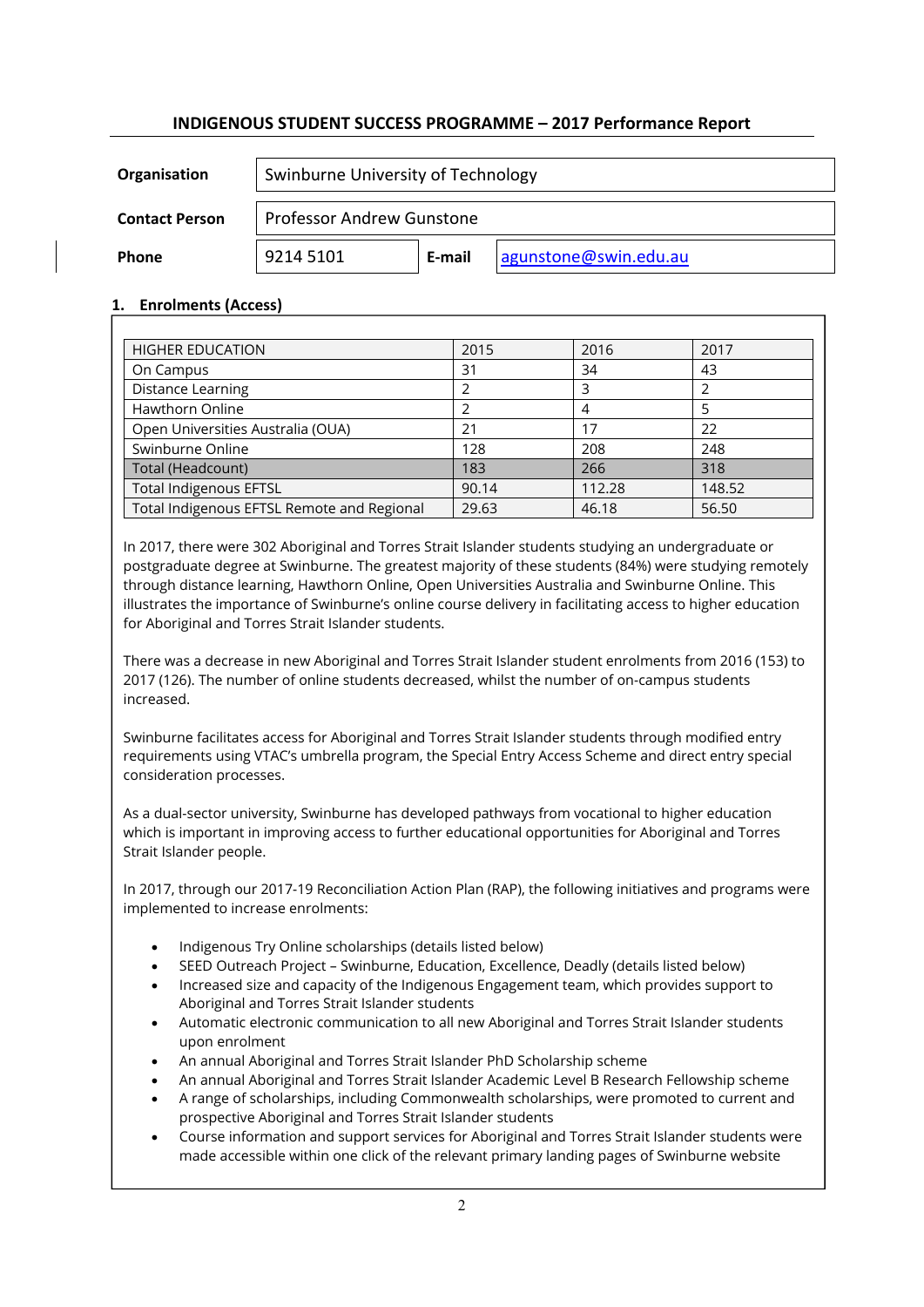To further increase Aboriginal and Torres Strait Islander student access the 2017-2019 RAP has also included the following targets:

- Increase the number of Aboriginal and Torres Strait Islander student enrolments over three years to 0.7% of all higher education students
- Develop an Aboriginal and Torres Strait Islander student recruitment strategy
- Liaise with two schools annually regarding Aboriginal and Torres Strait Islander students
- Review existing Aboriginal and Torres Strait Islander student PAVE and HE scholarships
- Implement a range of more targeted Aboriginal and Torres Strait Islander student PAVE and HE scholarships

### **Indigenous Try Online scholarship**

The Indigenous Try Online scholarship program provides financial assistance to Aboriginal and Torres Strait Islander people who are interested in studying an undergraduate degree through Swinburne Online. This innovative scholarship program is designed to limit many of the barriers to higher education; the mode of study is online, the scholarship is incremental, the study load is variable and the students are supported by Aboriginal and Torres Strait Islander staff. The scholarship funds the unit and amenities fees for two units from any of the five undergraduate degrees offered by Swinburne Online. If the student successfully completes the units, funding for a further two units is provided.

From 2015-2016, this successful program enabled 13 Aboriginal and Torres Strait Islander students to commence an undergraduate higher education degree. In 2017, the project was sustained through the allocation of HEPPP funding and resulted in an additional 7 student enrolments. In 2018, the scholarships will be readvertised, and further funding has been secured through HEPPP to sustain the program into the future.

#### **SEED Outreach Project – Swinburne, Education, Excellence, Deadly**

The (SEED) Project was conceived from the Swinburne HEPPP Indigenous Futures Project (2014-16) in collaboration with Tullawong State School principal Dr Iqbal Singh. This project acknowledges the achievements of high-achieving Aboriginal and Torres Strait Islander primary school students and encourages both the students, and parents to consider university as a viable future option.

After a successful pilot in 2016, this project continued to grow in 2017 with the involvement of an additional two schools. In 2018, supported by HEPPP funding, this project will be expanded to include high-school students. The project will link primary school and high-school aged Aboriginal and Torres Strait Islander students and will facilitate a mentoring relationship. In 2019 there is scope for further expansion to include university visits.

The Try Online Scholarship program and the SEED outreach program are funded by HEPPP and the PhD Scholarship and Research Fellowship programs are funded by Swinburne.

#### **Swinburne Online**

The emergence of Swinburne Online as a preferred institution of study for many Aboriginal and Torres Strait Islander students dictates the need for increased attention on existing engagement and support structures. In 2018, with the assistance of HEPPP funding, the Moondani Toombadool Centre will examine ways to enhance the online student experience for Aboriginal and Torres Strait Islander students.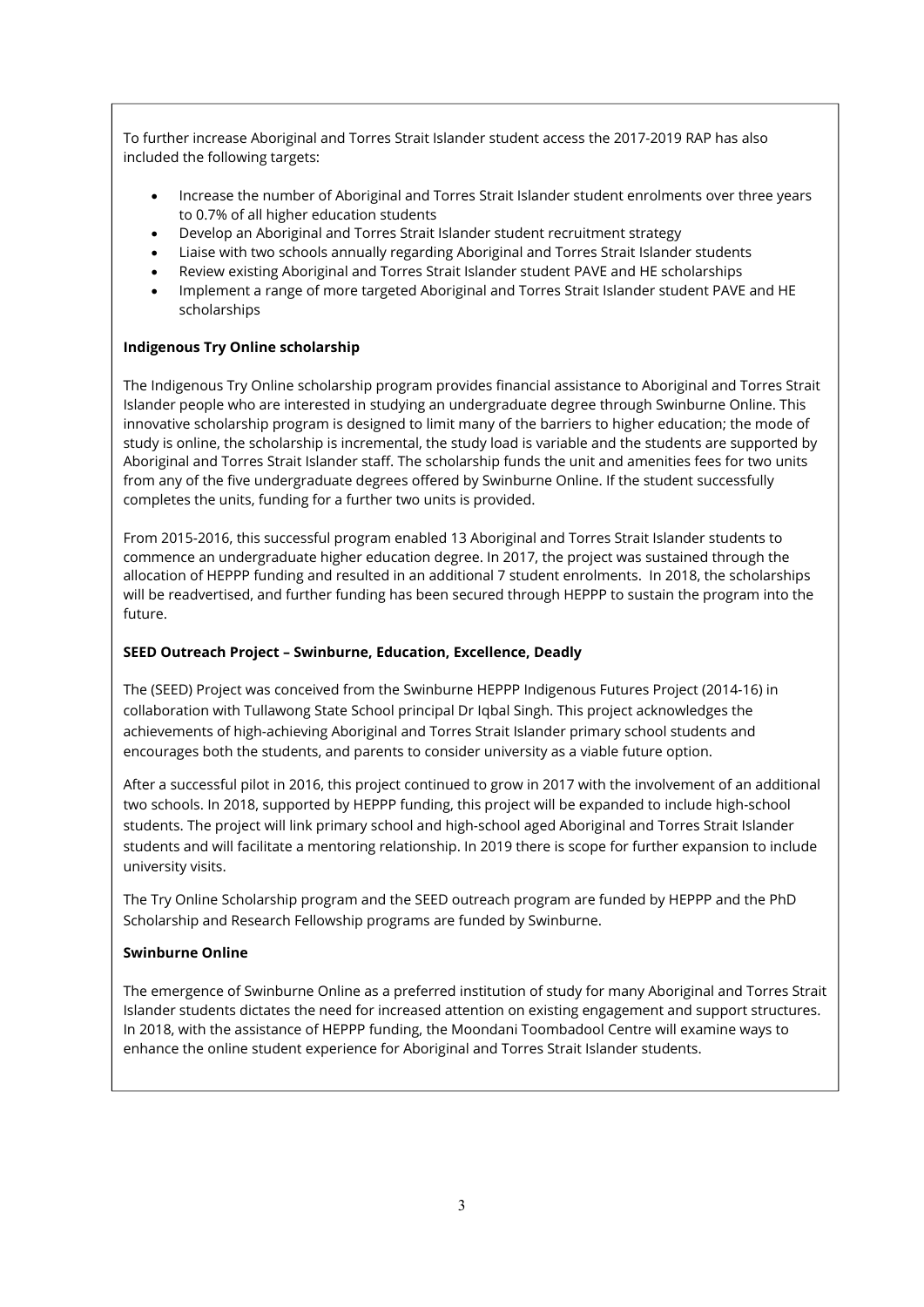## **1a Scholarships (2017 breakdown)**

| <b>Student category</b>                             | <b>Education Costs</b> |     |       | <b>Accommodation</b><br>Reward |    |     | Total/<br><b>Students Assisted</b> |      |
|-----------------------------------------------------|------------------------|-----|-------|--------------------------------|----|-----|------------------------------------|------|
|                                                     | \$                     | No. | \$    | No.                            | \$ | No. | \$                                 | No.  |
| From Regional/ Remote -<br>undergraduate            | 9229.5                 | 3.5 | 26380 | 5                              |    |     | 35609.5                            | 8.5  |
| From Regional/ Remote -<br>postgraduate             |                        |     |       |                                |    |     | $\Omega$                           | 0    |
| Undergraduate (non-<br>regional/remote<br>students) | 15822                  | 6   |       |                                |    |     | 15822                              | 6    |
| Post-graduate (non-<br>regional/remote<br>students) |                        |     |       |                                |    |     | $\Omega$                           | 0    |
| Other                                               |                        |     |       |                                |    |     |                                    |      |
| <b>Total</b>                                        | 25051.5                | 9.5 | 26380 | 5                              |    |     | \$51,431.5                         | 14.5 |

| Value of Scholarships awarded by the university to remote or regional students    | \$38.401    |
|-----------------------------------------------------------------------------------|-------------|
| $\mid$ in the <b>2016</b> academic vear                                           |             |
| Value of Scholarships offered by the university to remote or regional students in | \$35.609.50 |
| the 2017 academic year                                                            |             |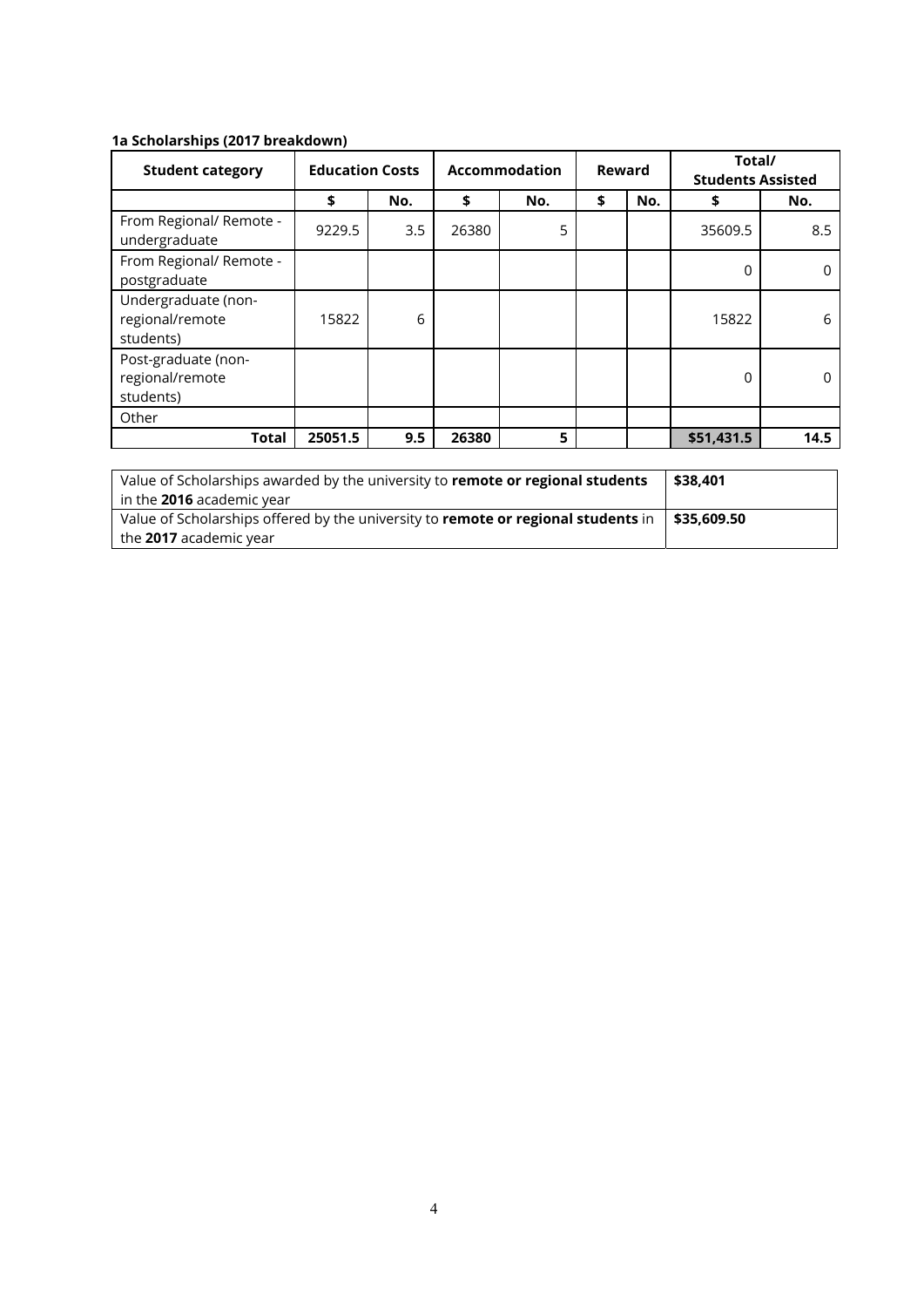## **2. Progression (access and outcomes)**

### **Aboriginal and Torres Strait Islander success rates**

|                             | 2015 | 2016 | 2017      |
|-----------------------------|------|------|-----------|
| Hawthorn                    | 75%  | 80%  | 74%       |
| Distance Learning           | 50%  | 60%  | <b>NA</b> |
| Hawthorn Online             | 100% | 67%  | 100%      |
| Open Universities Australia | 68%  | 79%  | 59%       |
| Swinburne Online            | 69%  | 66%  | 66%       |
| <b>Total</b>                | 70%  | 70%  | 66%       |

Over the past three-years the Aboriginal and Torres Strait Islander success rates have not significantly changed. Increasing success rates is a priority area and we are purposively addressing this, through bringing the Indigenous strategy and engagement teams together, implementing several related HEPPP programs, analysing examples of best practice, dedicating on-going attention to the area, and developing a range of innovative targets (see below). We expect these strategies will address these rates within two years.

In 2017, the following 2017-19 RAP targets were implemented to increase Aboriginal and Torres Strait Islander success rates:

- Increased advertising and expansion of the Aboriginal and Torres Strait Islander tutorial assistance program, which provides tutoring support for Aboriginal and Torres Strait Islander students
- Personal communications issued to all online and on-campus Aboriginal and Torres Strait Islander students advertising available support services
- Aboriginal and Torres Strait Islander support services communicated to all Swinburne oncampus and online staff
- Compulsory Aboriginal and Torres Strait Islander cultural competency online module for all staff
- Aboriginal and Torres Strait Islander students honoured at graduation ceremonies
- The first Swinburne Indigenous team participated at the Indigenous University Games
- Several Aboriginal and Torres Strait Islander student events, including a cultural walking tour
- Engagement in broader community and university events, including National Reconciliation Week, NAIDOC, and World Kitchen lunches
- Expansion of the Try Online Scholarships scheme
- Advocacy of Aboriginal and Torres Strait Islander students by the Indigenous Engagement team

To further increase Aboriginal and Torres Strait Islander success rates, the 2017-2019 RAP has also included the following targets:

- Establish Aboriginal and Torres Strait Islander spaces including office spaces and support areas – at all Swinburne campuses for Aboriginal and Torres Strait Islander staff and students
- Increase the percentage of Aboriginal and Torres Strait Islander students participating in Swinburne academic skills programs from 1.2% to 3%
- Generate accurate and timely data identifying and tracking Aboriginal and Torres Strait Islander students throughout their academic career at Swinburne

In addition, 2018 HEPPP funding has been secured to develop an engagement and support strategy for Aboriginal and Torres Strait Islander students studying online.

### **Indigenous Engagement Team**

• In 2017 the Indigenous Engagement Team consisted of: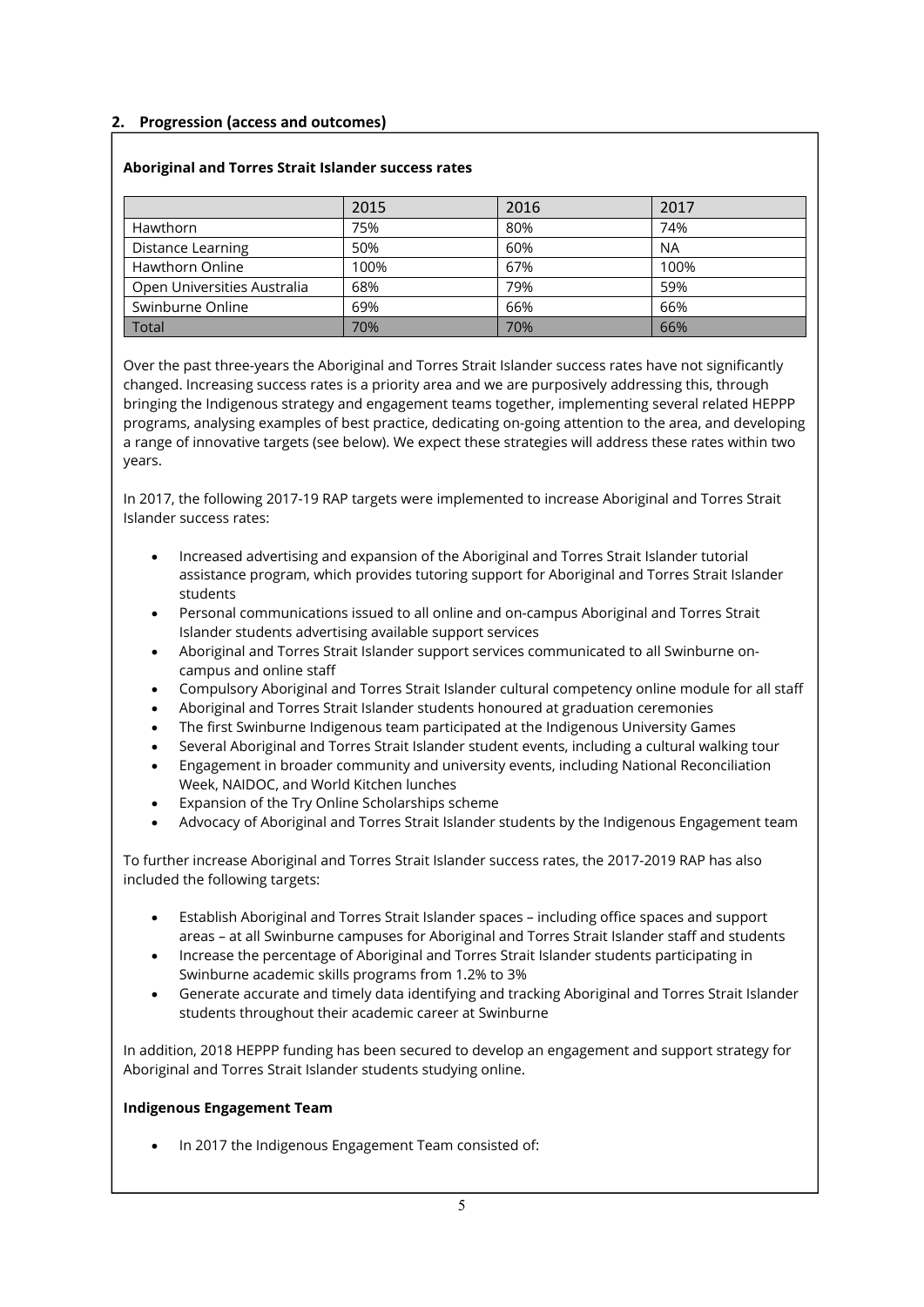- Indigenous Student Advisor (FTE 1.0)
- Administration Officer (FTE 0.4)
- Indigenous Liaison Officer (ILO) (FTE 0.8)
- Manager, Indigenous Engagement (FTE 0.6)

In the same year, two contract positions were converted to ongoing positions. These positions are all funded through ISSP, except the ILO, which is funded through state government funding.

Further, the Reconciliation Strategy team, funded by the university, consisted of the Executive Director, Reconciliation Strategy and Leadership (FTE 1.0), with three additional staff employed later in 2017: a Reconciliation Support Officer (FTE 0.5) (from August 2017); Reconciliation Support Officer (FTE 0.5) (from November 2017); and a Research Assistant (FTE 1.0) (from October 2017).

The tutorial support was funded by ISSP, the events were funded by Swinburne, HEPPP and ISSP and the scholarships were funded by HEPPP and ISSP.

Three key related changes have occurred in 2018. The position of Manager, Indigenous Engagement team, has been converted into a full-time role. An Aboriginal and Torres Strait Islander Employment Officer (funded by the university) has been appointed. The Indigenous Engagement team has joined the Reconciliation Strategy team, and the new overall area has been named the Moondani Toombadool Centre.

### **Cultural Competency of Staff**

A 2017-19 RAP target that has been implemented is that all Swinburne staff complete an online Aboriginal and Torres Strait Islander cultural competence module at the commencement of employment and this is repeated every two years. Another 2017-19 RAP target is to deliver external face-to-face Aboriginal and Torres Strait Islander cultural safety training to Swinburne staff. These targets are both funded by the university.

| <b>Assistance type</b>                                                          | Level of study                                               | <b>Number of</b><br>students<br>assisted | <b>Hours of</b><br>assistance                                                                                                 | \$        |
|---------------------------------------------------------------------------------|--------------------------------------------------------------|------------------------------------------|-------------------------------------------------------------------------------------------------------------------------------|-----------|
| Tutorial assistance                                                             | Undergraduate                                                | 6                                        | 79                                                                                                                            | \$3720    |
|                                                                                 | Post graduate                                                |                                          |                                                                                                                               |           |
|                                                                                 | Other                                                        |                                          |                                                                                                                               |           |
|                                                                                 | total                                                        |                                          |                                                                                                                               | 3720      |
| Indigenous Support<br>Unit or other<br>Indigenous student<br>support activities | (optional breakdown<br>of major activities or<br>just total) | 322 students<br>enrolled                 | <b>ISA - 1824</b><br>hours (Full<br>time for 48<br>weeks)<br>$ILO - 365$<br>hours (0.2 for<br>48 weeks)<br><b>Admin (0.1)</b> | \$127,783 |
|                                                                                 | total                                                        | 328                                      | 2268                                                                                                                          | \$131,503 |
| Add other categories<br>as relevant                                             |                                                              |                                          |                                                                                                                               |           |

### **2a Tutorial and other assistance provided (2017 breakdown)**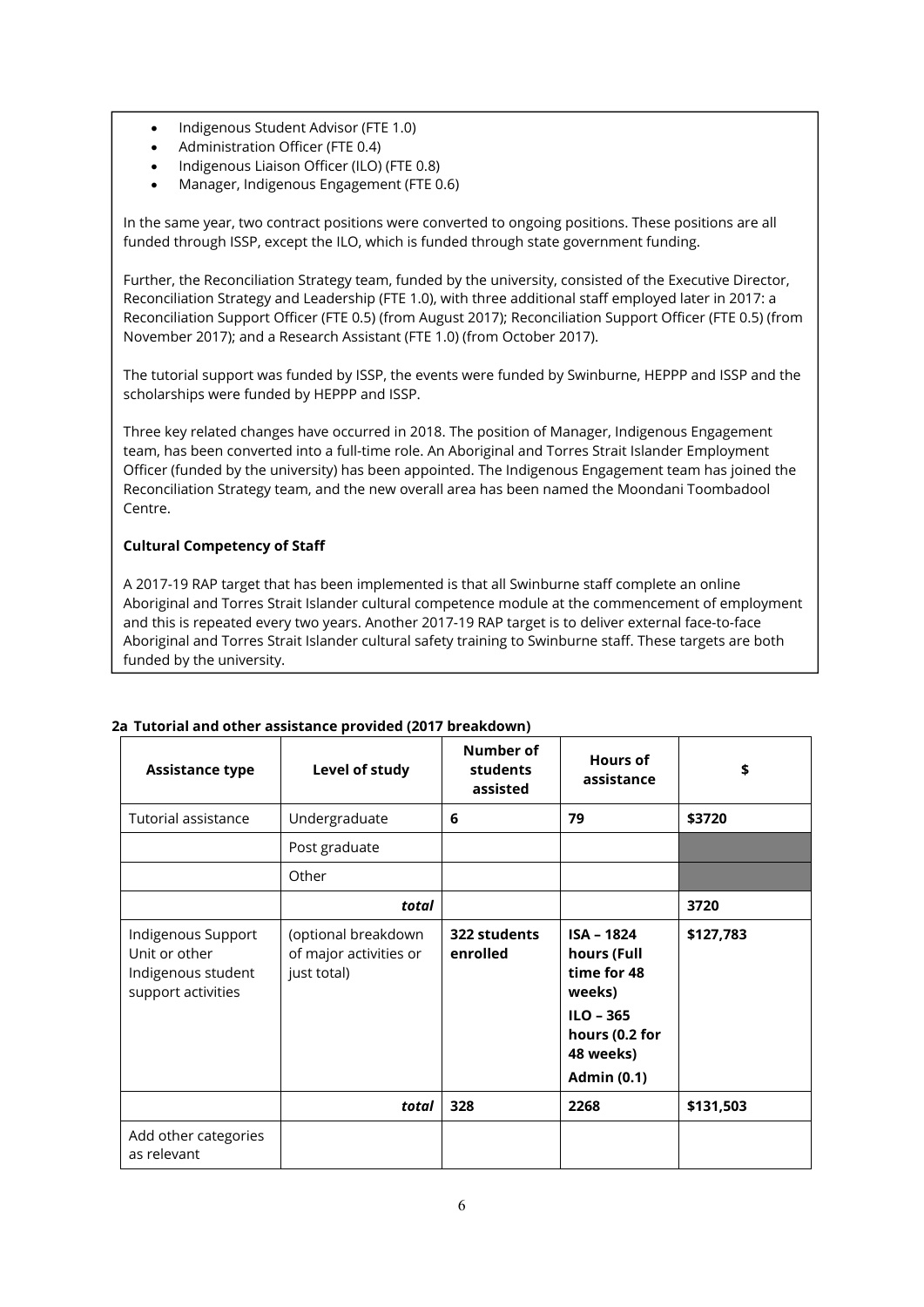#### **3. Completions (outcomes)**

### **Aboriginal and Torres Strait Islander higher education award course completions**

|       | 201F<br>201              | 2016<br>∠∪⊥o   | 2017                     |
|-------|--------------------------|----------------|--------------------------|
| Total | $\sim$                   | 1 <sup>2</sup> | $\overline{\phantom{a}}$ |
|       | $\overline{\phantom{0}}$ | ╶              | <b>STATISTICS</b>        |

Over the past three-years the Aboriginal and Torres Strait Islander completion rates have not significantly changed. As with success rates, increasing completion rates is a priority area and we are purposively addressing this, through the above-mentioned strategies of bringing the Indigenous strategy and engagement teams together, implementing several related HEPPP programs, analysing examples of best practice, dedicating on-going attention to the area, and developing a range of innovative targets (see below). We expect these strategies will address these rates within two years.

The 2017-2019 RAP has included the following target:

 Ensure the retention rate for Aboriginal and Torres Strait Islander students is at the same rate or higher as the retention rate for all Swinburne students (83% for On-campus students, 63% for Swinburne Online students).

In 2017 the following initiatives and programs were implemented to increase completions:

- Increased the size and capacity of the Indigenous Engagement team
- Expansion of the Indigenous Try Online scholarship scheme
- An annual Aboriginal and Torres Strait Islander PhD scholarship scheme
- Several Aboriginal and Torres Strait Islander student events, including a cultural walking tour
- Engagement in broader community and university events, including National Reconciliation Week, NAIDOC, and World Kitchen lunches
- The first Swinburne Indigenous team participated at the Indigenous University Games
- An annual Aboriginal and Torres Strait Islander Research Fellowship scheme (future pathways)

#### **Connecting graduates with employment**

regarding employment and have developed partnerships with external organisations. The Indigenous Engagement team have provided advice to Aboriginal and Torres Strait Islander students

Additionally, the Indigenous Engagement team have facilitated connections for Aboriginal and Torres Strait Islander students with several key university funded employment related areas, including the Swinburne Careers Hub, SwinEmploy, Swinburne Emerging Leaders Program, Professional Placements, Professional Internships, and Industry Study Tours.

The 2017-2019 RAP contains the following targets to greater prepare Aboriginal and Torres Strait Islander students for employment;

- Increase the percentage of Aboriginal and Torres Strait Islander students participating in Swinburne career programs from 1.8% to 3%
- Create one industry employment-training partnership annually that will create training opportunities for Aboriginal and Torres Strait Islander people

The Swinburne alumni department are exploring ways to connect with past Aboriginal and Torres Strait Islander graduates whilst all recent graduates are invited to join the Swinburne alumni network.

The events were funded by Swinburne, HEPPP and ISSP, the scholarships were funded by Swinburne, HEPPP and ISSP, and the Fellowship was funded by Swinburne.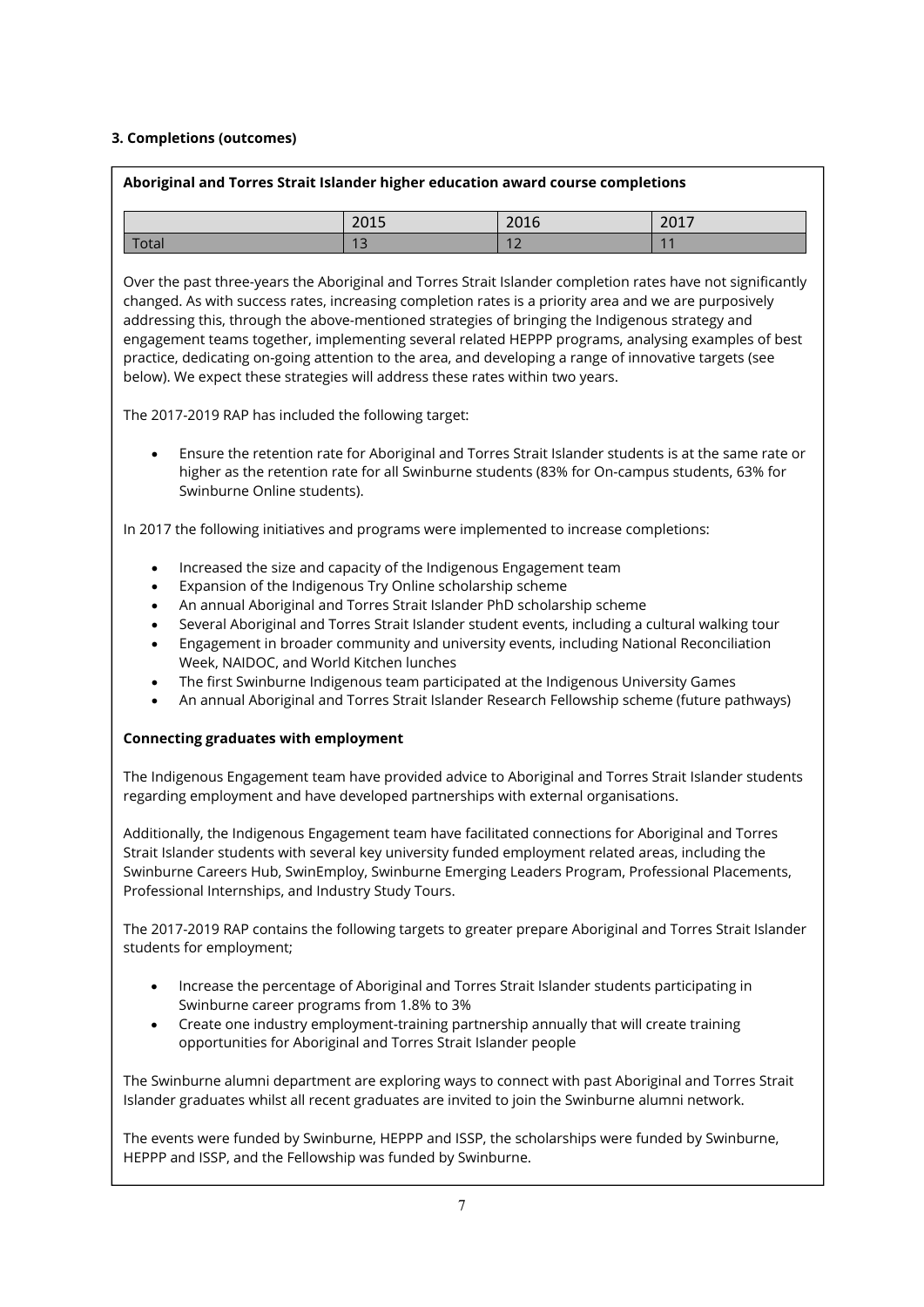#### **4. Indigenous Education Strategy accessible by public**

Swinburne's 2017-2019 Reconciliation Action Plan is the primary strategy document for all Aboriginal and Torres Strait Islander policies and practices. Contained within this document are the targets and key performance indicators for Aboriginal and Torres Strait Islander teaching and learning over the next three years. http://www.swinburne.edu.au/media/swinburneeduau/about-swinburne/docs/pdfs/RAP-2017- 2019 Final.pdf In 2017, the following Aboriginal and Torres Strait Islander teaching and learning initiatives were actioned: Annual Aboriginal and Torres Strait Islander teaching grants (\$25,000 in grant program) An annual Aboriginal and Torres Strait Islander teaching workshop An Indigenous Knowledge Hub webpage Provide online resources for all staff regarding the teaching of Aboriginal and Torres Strait Islander Studies Taught an Indigenous Studies minor study sequence, offered through the Faculty of Health, Arts and Design Taught compulsory Indigenous education units, offered through the Department of Education Taught many other units, across higher education and pathways and vocational education, that engage with Indigenous knowledges, pedagogies and curriculum In 2018, the following targets will be actioned: Develop an Aboriginal and Torres Strait Islander Teaching and Learning Strategy, to be referred to in the university Teaching and Learning Strategy Develop a compulsory Aboriginal and Torres Strait Islander Studies non-credit module to be taught to all higher education Swinburne students Include Aboriginal and Torres Strait Islander knowledges, curriculum and pedagogy in the University's Learning Transformations' teaching and learning activities, including their Graduate Certificate of Learning and Teaching Develop a framework for the implementation of Aboriginal and Torres Strait Islander content across all pathways and vocational education programs • Implement a major in Aboriginal and Torres Strait Islander Studies in the Faculty of Health, Arts and Design Introduce course approval processes that require the reporting on how Aboriginal and Torres Strait Islander pedagogy and content are included in the courses Introduce an Aboriginal and Torres Strait Islander knowledge and cultural competence Swinburne Graduate Attribute Develop Aboriginal and Torres Strait Islander Studies teaching expertise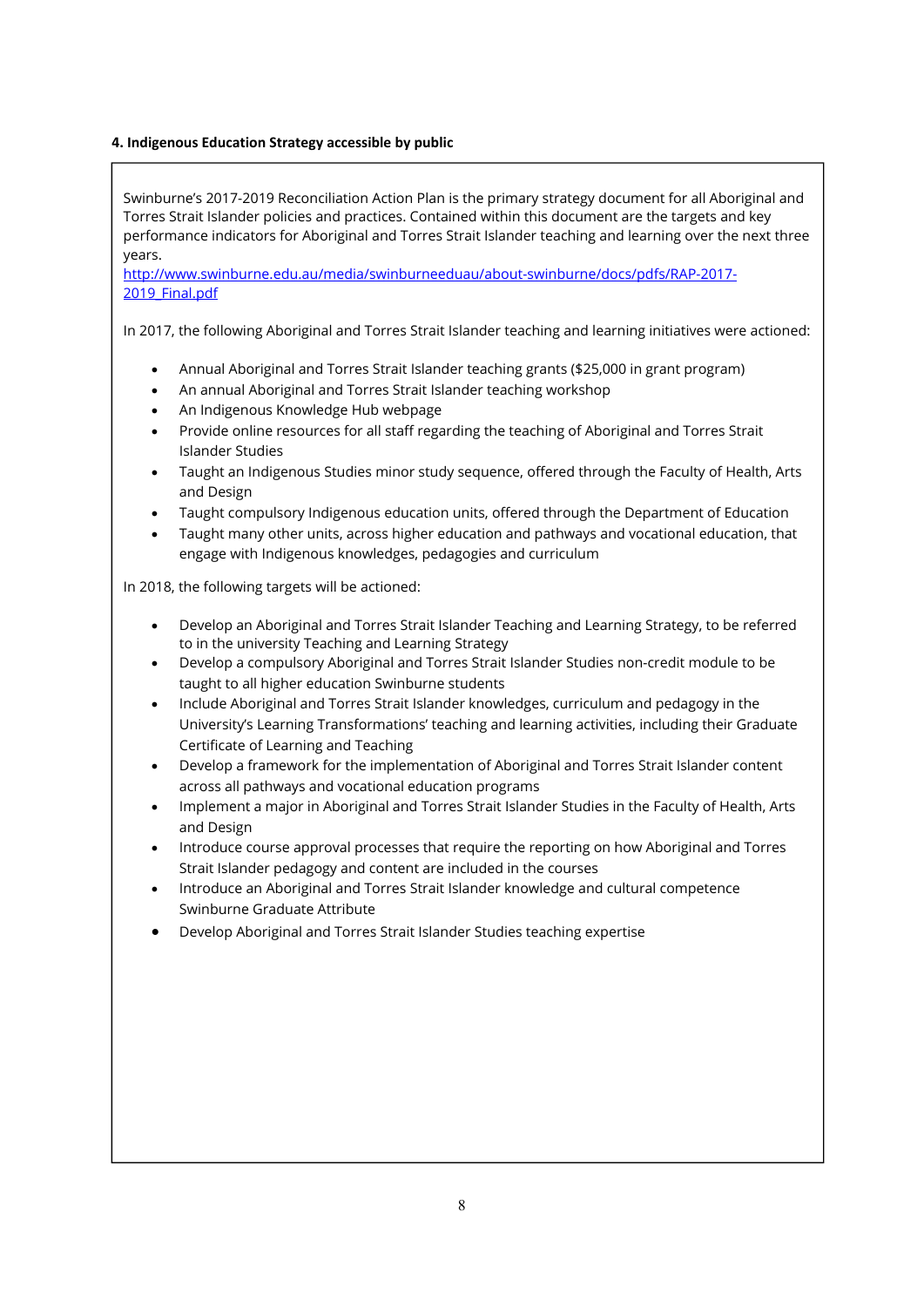## **5. Indigenous Workforce Strategy accessible by public**

The Swinburne 2018-19 Indigenous Employment Strategy is derived from the 2017-2019 RAP. This Strategy is managed by the Moondani Toombadool Centre and People and Culture (HR). Listing key Aboriginal and Torres Strait Islander employment targets in both the RAP and the Indigenous Employment Strategy ensures that these targets are prioritised by both People and Culture and the wider university.

The public link to the Swinburne 2018-19 Indigenous Employment Strategy is http://www.swinburne.edu.au/about/our-university/indigenous-matters/engagement/

The primary actions in both the RAP and the IES regarding Aboriginal and Torres Strait Islander employment are:

- Increase the number of Aboriginal and Torres Strait Islander staff
- Support Aboriginal and Torres Strait Islander staff

In 2017, the following employment initiatives were actioned:

- Awarded one annual Aboriginal and Torres Strait Islander Research Fellowship through Swinburne Research
- Included Aboriginal and Torres Strait Islander staff on all committees interviewing Aboriginal and Torres Strait Islander applicants
- Included targeted advertising of positions in Aboriginal and Torres Strait Islander specific publications, such as the National Indigenous Times and the Koori Mail
- Appointed the inaugural Aboriginal and Torres Strait Islander Employment Officer (who commenced in January 2018)
- Improved HR data collection systems to better identify and support Aboriginal and Torres Strait Islander staff
- Provided specific professional development to Swinburne staff regarding Aboriginal and Torres Strait Islander cultural competency, including compulsory online training and cultural walking tours
- Implemented the Swinburne 2018-19 Indigenous Employment Strategy

In 2018, attention will be focused on achieving the following 2017-19 RAP targets:

- Engage with existing Aboriginal and Torres Strait Islander staff regarding appropriate employment strategies, including professional development
- Support an Aboriginal and Torres Strait Islander staff network to enable Aboriginal and Torres Strait Islander staff to share information, receive peer support and provide feedback to the RAP Steering Group
- Organise professional development for all Aboriginal and Torres Strait Islander staff
- Create targeted Aboriginal and Torres Strait Islander positions, in professional areas such as student and academic support services, and academic areas such as health and education
- Implement an Aboriginal and Torres Strait Islander Staff Professional Development Fund, which provides a one-off allocation equivalent to 20% of the staff member's salary for professional development activities
- Promote Aboriginal and Torres Strait Islander staff, through events, websites, publications, and awards
- Support Aboriginal and Torres Strait Islander staff in becoming members of national and international Indigenous networks
- Support Aboriginal and Torres Strait Islander staff regarding career, leadership, research and research training development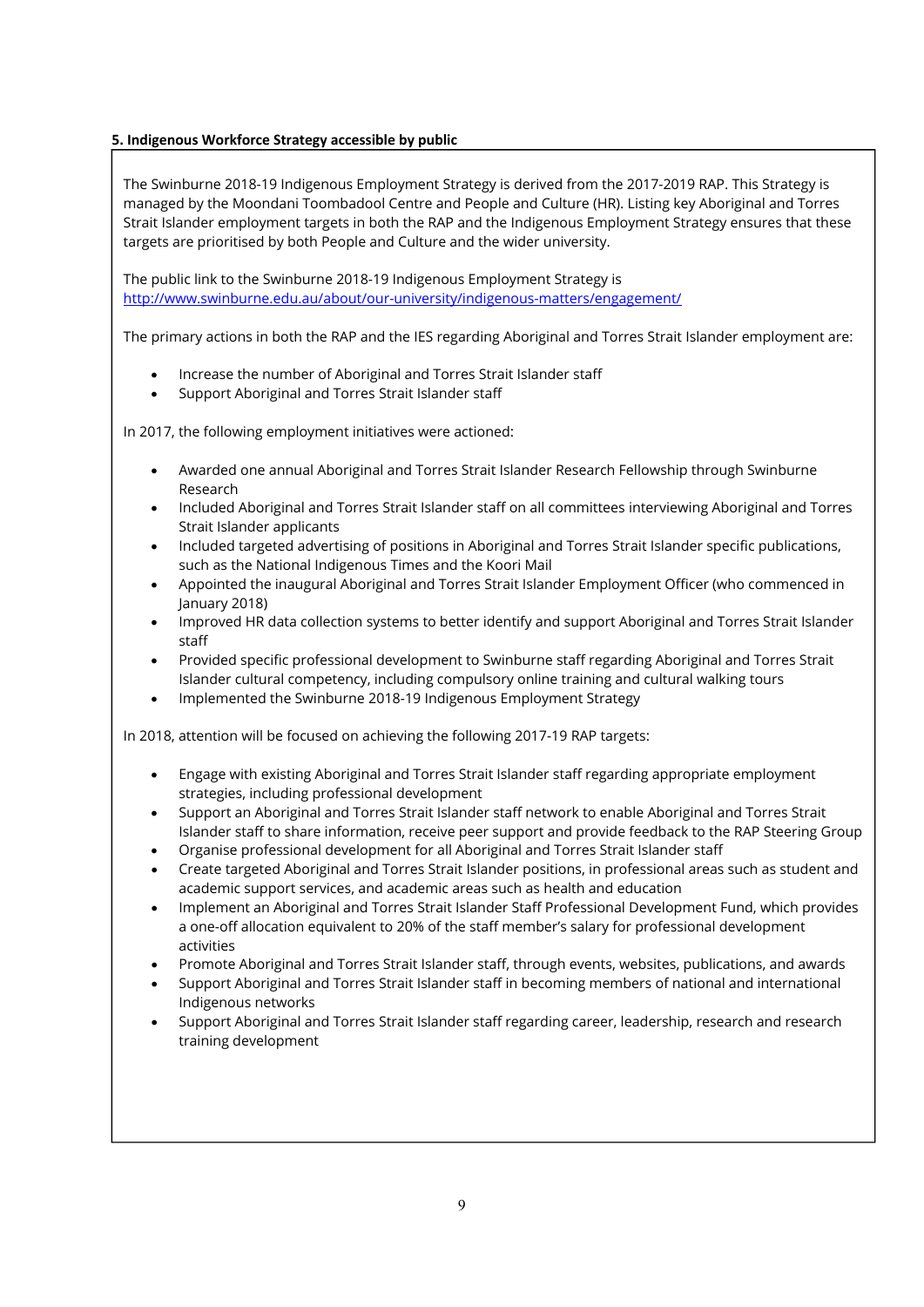# **5a Indigenous workforce data (2017 breakdown)**

| <b>Faculty</b>                            | Level/position                       |                 | Perm/ >1yr       |                 | Casual/ <1yr |
|-------------------------------------------|--------------------------------------|-----------------|------------------|-----------------|--------------|
|                                           |                                      | <b>Academic</b> | Non-<br>academic | <b>Academic</b> | Non-academic |
| <b>Health Arts &amp;</b><br><b>Design</b> | Senior Lecturer                      | $\mathbf{1}$    |                  |                 |              |
| IT                                        | Senior Client<br>Support Analyst     |                 | 1                |                 |              |
| <b>PAVE</b>                               | Indigenous<br>Liaison Officer        |                 | 1                |                 |              |
| <b>PAVE</b>                               | Indigenous<br><b>Student Advisor</b> |                 | 1                |                 |              |
| <b>PAVE</b>                               | Administrative<br>Officer            |                 |                  |                 | 1            |
| <b>Student</b><br><b>Administration</b>   | Curriculum<br>Implementation         |                 | 1                |                 |              |
| <b>Student</b><br><b>Engagement</b>       | Reconciliation<br>Officers           |                 | 2                |                 |              |
| Swinburne<br><b>Research</b>              | Postdoctoral<br>Fellow               | 1               |                  |                 |              |
| Swinburne<br><b>Research</b>              | Executive<br>Director                |                 | 1                |                 |              |
|                                           | <b>TOTAL</b>                         | 2               | $\overline{7}$   | $\Omega$        | 1            |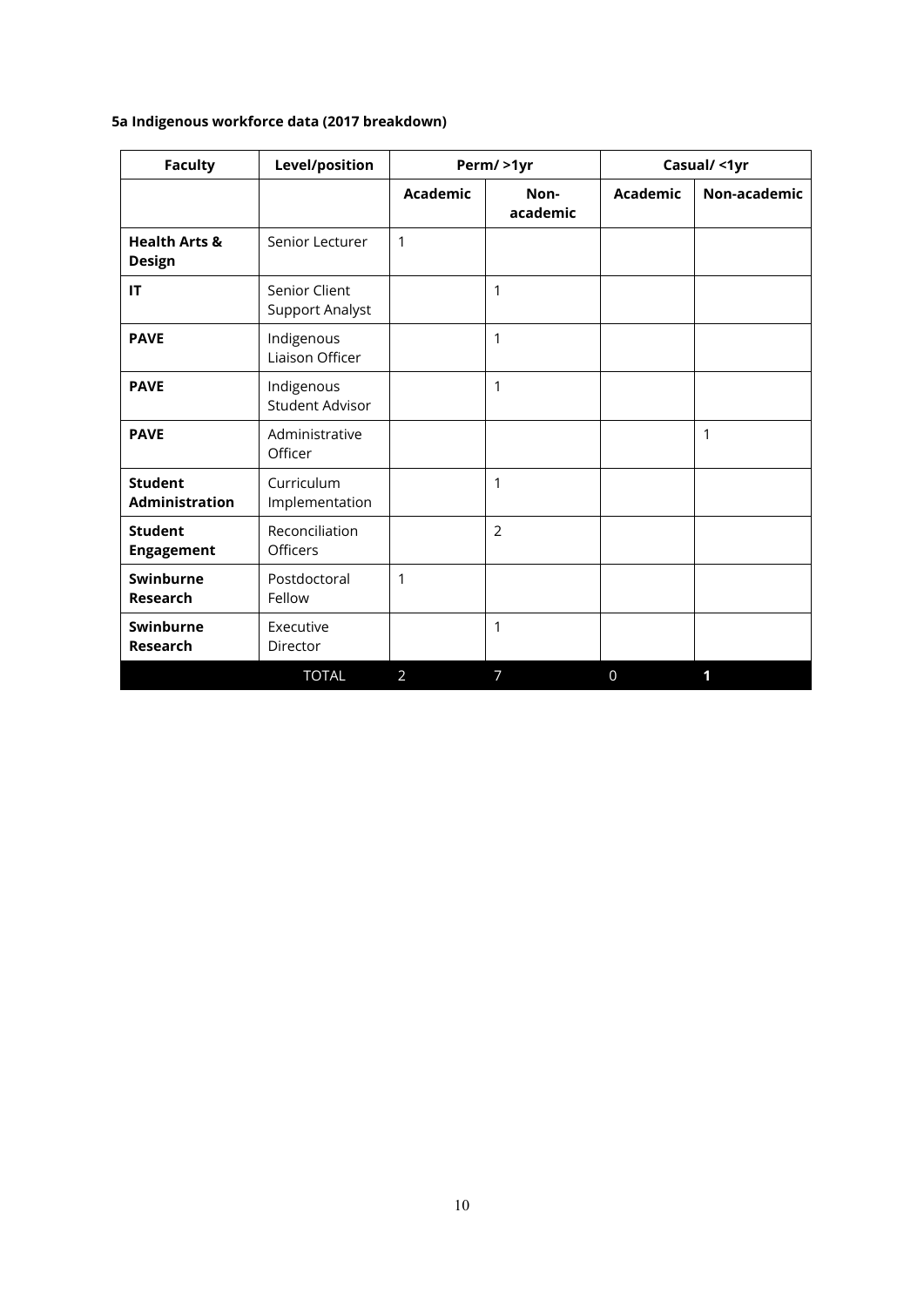#### **6. Indigenous involvement in decision-making**

Swinburne has an ISSP Indigenous Governance Committee comprising four Indigenous staff and three non-Indigenous staff. The committee meets three times per year.

#### **2017 membership**

- Professor Glen Bates, Pro Vice-Chancellor, Student Engagement (Chair)
- Dr Andrew Peters, Senior Lecturer Indigenous Studies (Deputy Chair)
- Joel Boojers, Indigenous Student Advisor
- Lea Jones, Indigenous Liaison Officer
- Dr Justin Trounson, Aboriginal and Torres Strait Islander Research Fellow
- Professor Andrew Gunstone, Executive Director, Reconciliation Strategy and Leadership; Professor, Indigenous Studies
- Sharon Rice, Executive Director, Major Projects, Pathways and Vocational Education

#### **Agenda items**

- Advising on use of ISSP resources
- Budget and budget monitoring
- Development of new positions
- Development of Terms of Reference
- Indigenous Procurements
- Tutoring and Scholarships

#### **Other activities involving Indigenous people in university decisions**

- RAP Steering Group: This committee provides governance and oversight of the RAP and reports to the Vice-Chancellor and University Council. It is chaired by Ian Hamm, a Yorta Yorta man and senior public servant in the Victorian Government. There are five member positions identified specifically for Indigenous community members and Swinburne Indigenous staff.
- RAP Working Group: This committee monitors the development and implementation of the RAP and engages the university in the RAP. The committee has six Indigenous members, including the chair, Dr Andrew Peters, a Swinburne Indigenous academic.
- RAP Action Group This committee engages with the operationalisation of the RAP. The committee has six Indigenous members.
- Indigenous Research Committee This committee monitors the development and implementation of the RAP research targets. The committee has three Indigenous members.
- There is an Indigenous representation on the Vice-Chancellors Awards selection panel.
- There were extensive consultations with Indigenous staff, students, communities and organisations regarding the development of the 2017-19 RAP.
- There are two Indigenous staff who are engaging with curriculum review of Indigenous studies units.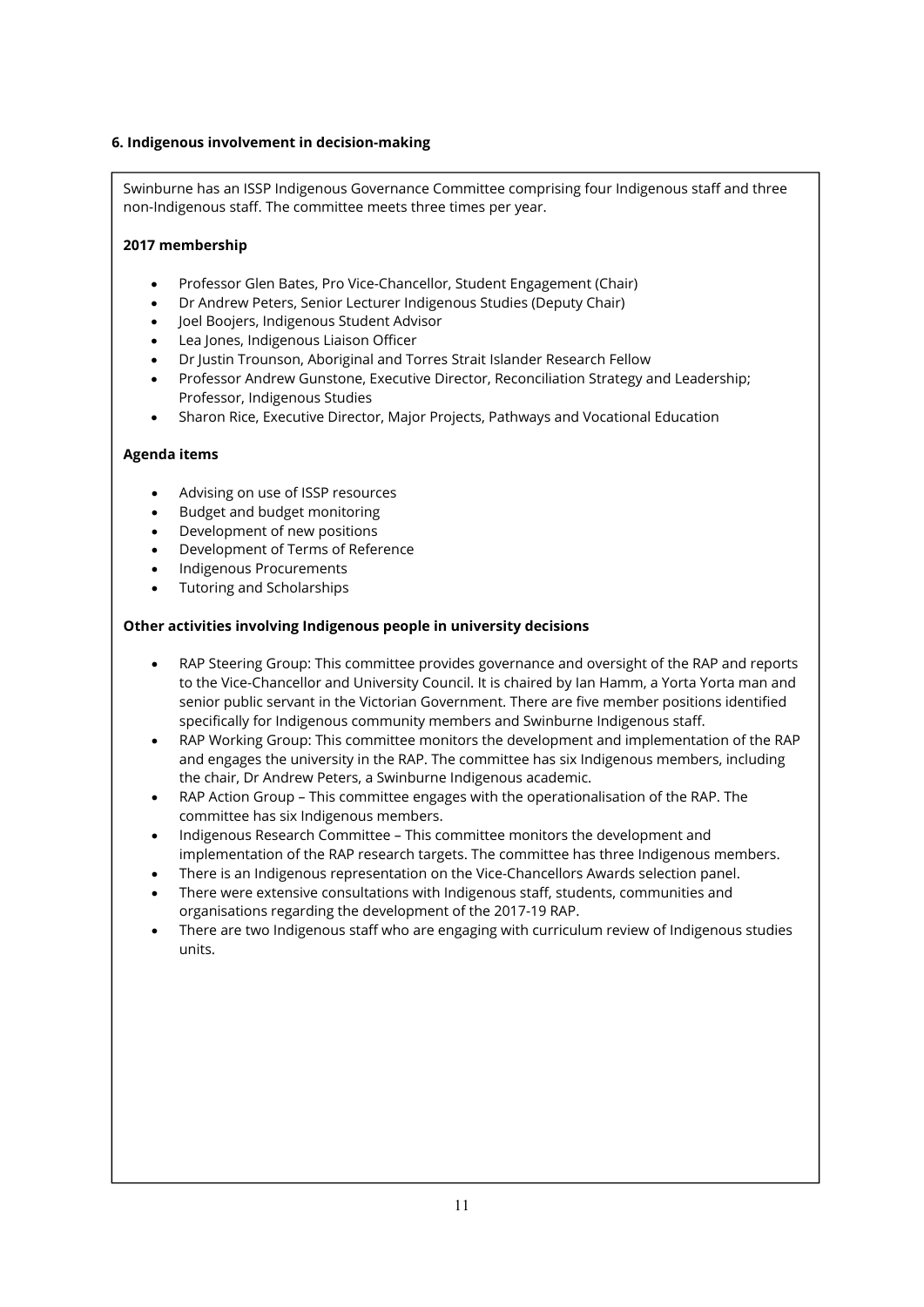#### 6a. Statement by the Indigenous Governance Mechanism

As Deputy Chair of the Swinburne University ISSP Governance Committee, I fully support the 2017 Performance Report and the accompanying Acquittal as a true and accurate reflection of the state and development of Indigenous education and associated programs at Swinburne University.

Sincerely

Dr. Andrew Peters Senior Lecturer, Indigenous Studies Deputy Chair Swinburne University ISSP Governance Committee May 3, 2018

A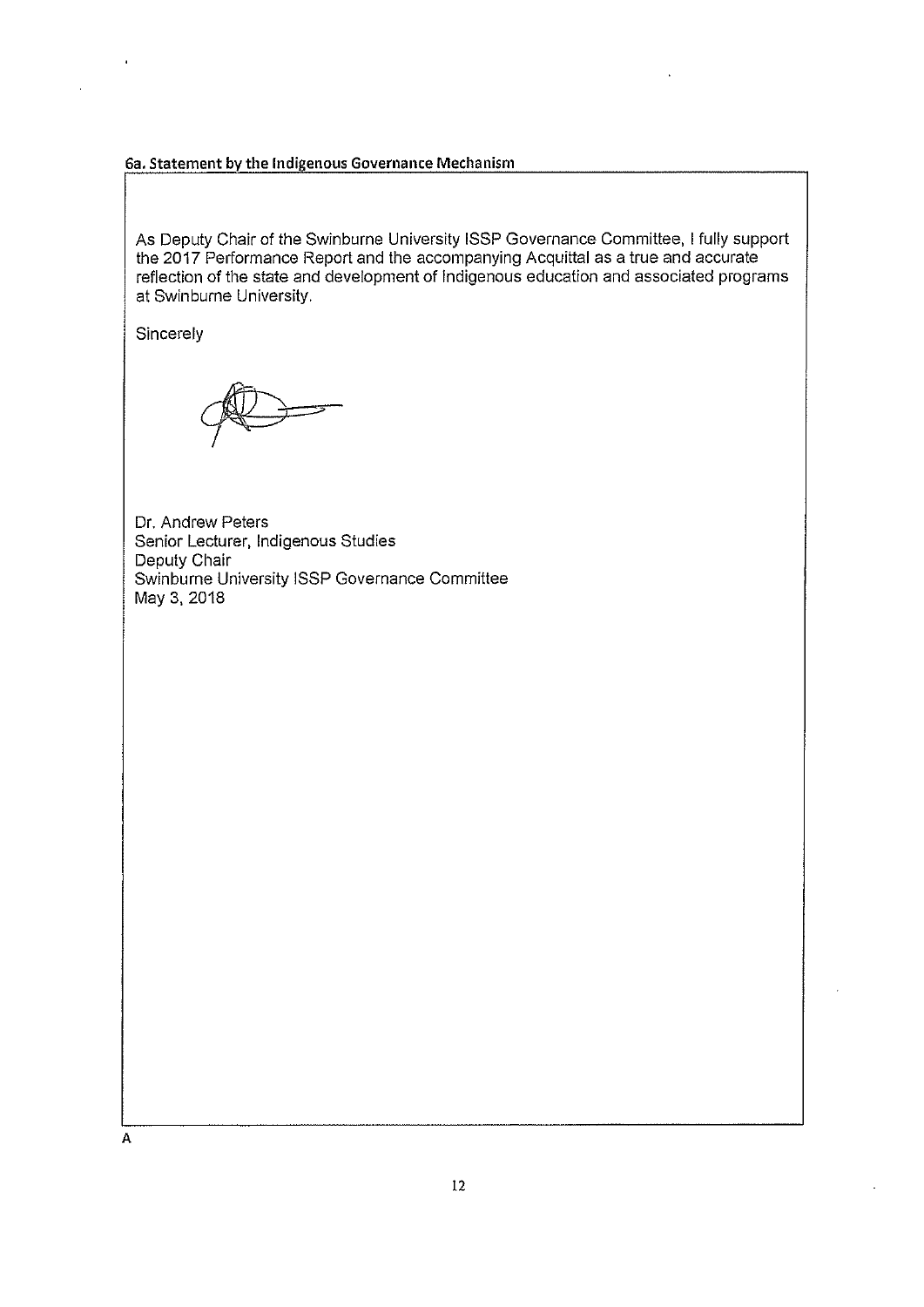## INDIGENOUS STUDENT SUCCESS PROGRAMME - 2017 Financial Acquittal

## Organisation

Swinburne University of Technology

The following tables have a dual purpose of itemising actual income and expenditure associated with the ISSP in 2017 as well as estimating other funds and expenditure supporting Aboriginal and Torres Strait Islander students at the university. ISSP supplements the support the institution should already be providing to Indigenous students and the third column below helps us recognise the commitments your institution is making to lift and sustain Aboriginal and Torres Strait Islander student outcomes.

| Item                                       | Actual ISSP (\$) |     | <b>Estimate other</b><br>funds $(5)$ |    | <b>TOTAL</b><br>(5) |
|--------------------------------------------|------------------|-----|--------------------------------------|----|---------------------|
| <b>ISSP Grant 2017</b>                     | \$<br>270,819    |     |                                      |    | 270,819             |
| Preserved Scholarships                     | \$<br>32,968     |     |                                      |    | 32,968              |
|                                            |                  |     |                                      |    |                     |
| Rollover of funds from previous years      | \$<br>0          |     |                                      | ς  |                     |
| Interest earned/royalties                  | \$<br>$\Omega$   |     |                                      | \$ |                     |
| Sale of assets                             | $\Omega$         |     |                                      | ς  |                     |
| <b>HEPPP (Tryonline and SEED Projects)</b> |                  | \$, | 51,141                               | \$ | 51,141              |
| Mainstream funding                         |                  |     | 348623                               | \$ | 348623              |
| Total Income 2017<br>А.                    | \$<br>303,787    |     | \$399,764                            | Ş  | 703,551             |

### 1. Income (excluding GST)

## 2. Expenditure (excluding GST)

| Item                                        | Actual ISSP (\$) | <b>Estimate other</b><br>funds $(5)$ | <b>TOTAL</b><br>$(\mathsf{S})$ |
|---------------------------------------------|------------------|--------------------------------------|--------------------------------|
| Salaries                                    | \$228,400        | \$280,850                            | \$509,250                      |
| Administration                              | \$3,231          | S6,836                               | \$10,067                       |
| Travel - domestic                           | \$7,892          | <b>S378</b>                          | \$8,270                        |
| Travel - international                      | S920             | \$4                                  | \$924                          |
| <b>ISSP Asset purchases</b>                 | \$0              |                                      | \$0                            |
| Conference fees and related costs           | \$1,169          |                                      | \$1,169                        |
| <b>Professional Service Fees</b>            | \$6,790          |                                      | \$6,790                        |
| Consumables + events                        | \$9,195          | \$30,793                             | \$39,988                       |
| Preserved Scholarships                      | \$30,331.50      |                                      | \$30,331.50                    |
| Returned Preserved Scholarships to PMC      | \$2,673          |                                      | \$2,673                        |
| New Scholarships                            | \$13,185         | \$30,903                             | \$44,088                       |
| Indigenous Teaching and Research Grants     |                  | \$50,000                             | \$50,000                       |
| <b>Total Expenditure 2017</b><br>в.         | \$303,787        | \$399,764                            | \$703,551                      |
| C. Unexpended funds PM&C agreed to rollover | \$<br>0          |                                      |                                |
| D. Unexpended Funds to be returned to PM&C  |                  |                                      |                                |
| E. TOTAL ISSP Funding use (B+C+D)           | \$<br>303,787    |                                      |                                |

Note: A-E must equal zero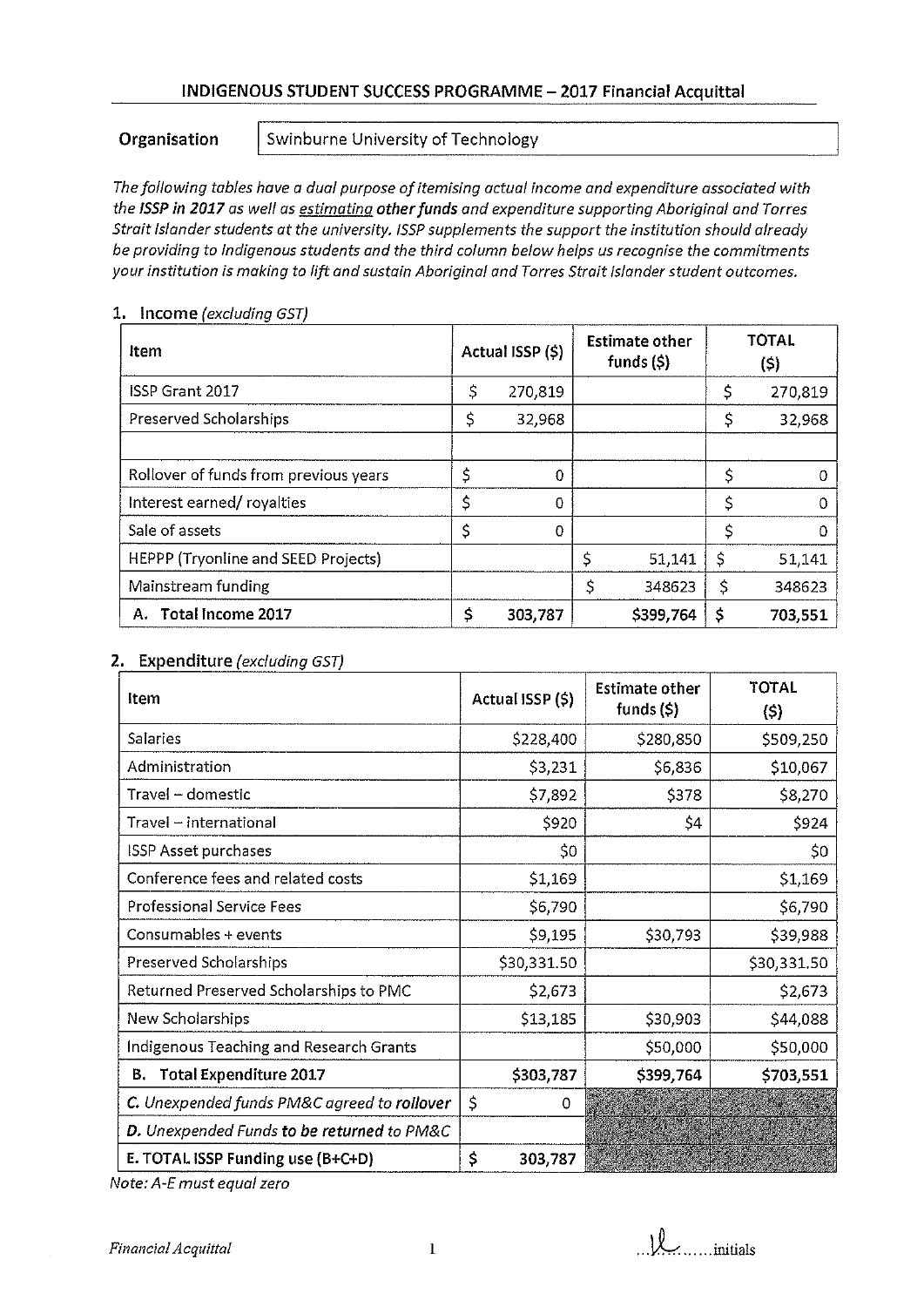# 3. Goods and Services Tax (GST) paid under ISSP - 1 January - 31 December 2017

- If GST is not paid to you, do not complete the table in this section 3.
- If GST is paid to you, the amount of GST funding included in each payment is set out in a Recipient Created Tax Invoice (RCTI) issued to you at the time of the payment. State whether these amounts have been remitted to the Australian Taxation Office (ATO) or committed for payment to the ATO.

| 1. If applicable, GST received by you in 2017 as part of the Indigenous Student<br>Success Programme funding under the Higher Education Support Act 2003. This<br>amount is stated on your Recipient Created Tax Invoices (RCTIs). | l S                 |  |  |  |
|------------------------------------------------------------------------------------------------------------------------------------------------------------------------------------------------------------------------------------|---------------------|--|--|--|
| 2. If applicable, GST remitted or committed for payment to the Australian Taxation $\vert$ $\rightarrow$<br>Office (ATO) (in the remittance instalments shown below)                                                               |                     |  |  |  |
| Amount remitted: \$                                                                                                                                                                                                                | Amount remitted: \$ |  |  |  |
| Date remitted:<br>Date remitted:<br>Date remitted:                                                                                                                                                                                 |                     |  |  |  |

# 4. ISSP Assets summary (only a requirement for assets over \$5000- see clause 16 of guidelines)

| <b>Asset Description/ category</b> | Adjustable<br>Value | <b>ISSP</b><br>contribution |
|------------------------------------|---------------------|-----------------------------|
| N/A                                |                     |                             |
|                                    |                     |                             |
|                                    |                     |                             |
|                                    |                     |                             |

## 4a ISSP Asset - acquisitions and disposals summary

| <b>Asset Description/category</b> | <b>Acquisitions</b><br><b>Purchase Value</b> | Disposals/<br><b>Sale Price</b> | Disposals<br>Average Age |
|-----------------------------------|----------------------------------------------|---------------------------------|--------------------------|
| N/A                               |                                              |                                 |                          |
|                                   |                                              |                                 |                          |
|                                   |                                              |                                 |                          |

# 5. Financial Acquittal supported and initialled by:

| Jenica Lee                                                      |           |  |
|-----------------------------------------------------------------|-----------|--|
| (Print name of relevant officer)<br><b>Financial Controller</b> |           |  |
| (Print position title)                                          | 2317/2014 |  |

(Signature and date)

Telephone contact: 03 9214 8352 Note:

E-mail: jslee@swin.edu.au

- If the organisation is subject to audit by an Auditor-General of the Commonwealth or State or Territory government this authorisation should be signed by the Chief Financial Officer or an executive officer with primary responsibility for the organisation's internal audit function.
- If the organisation is not normally subject to audit by an Auditor-General, then the organisation's auditor should  $\bullet$ sign this authorisation.

...initials